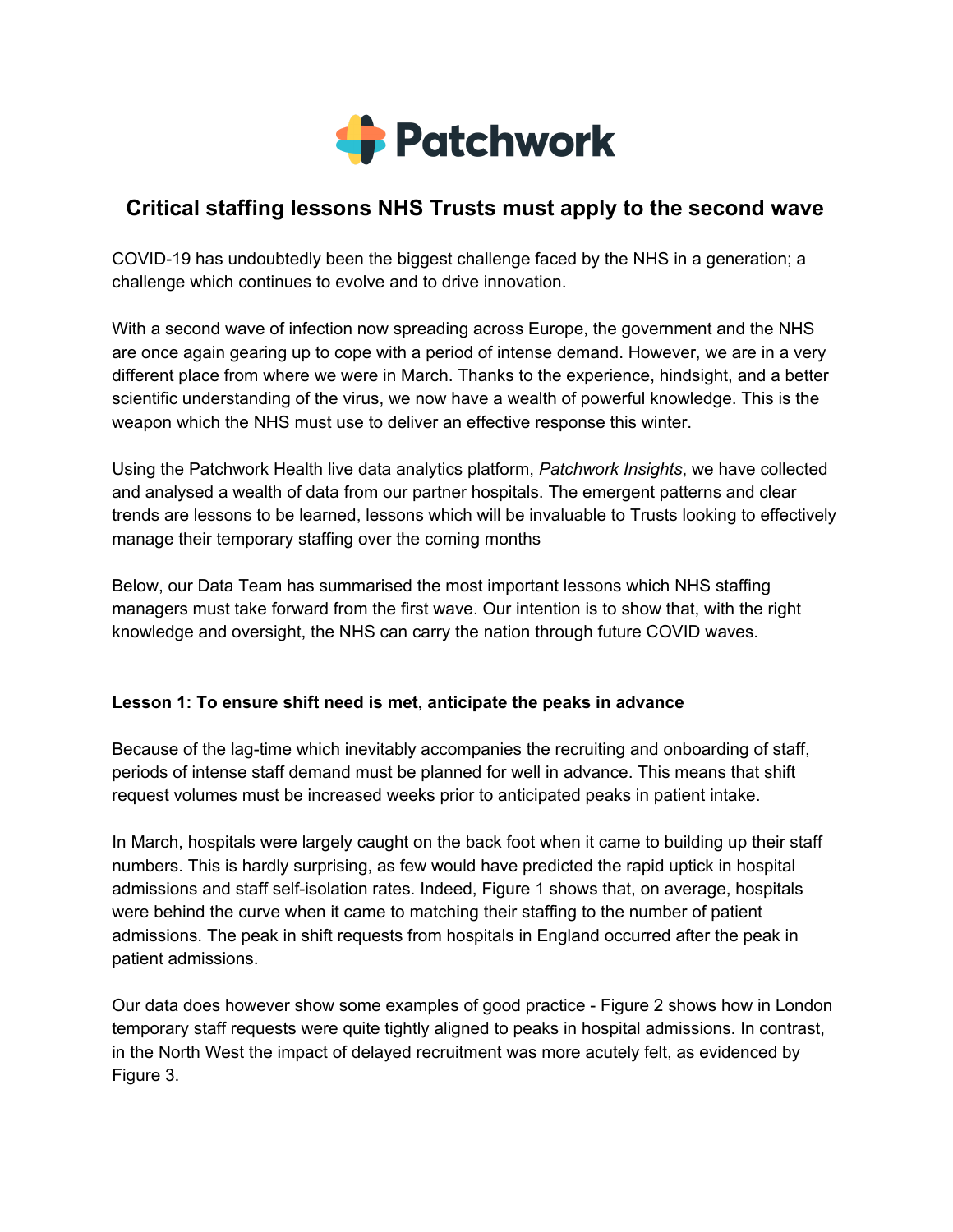The lesson which can be taken forward from these graphs is that a forward-looking orientation is crucial for hospital staffing teams. Of course, effective forward planning has always been a priority, but the unique nature of the COVID-19 virus means that it's a different set of data and trends that need to be monitored. Now that Trusts have February-April data as a benchmark, it's likely to be easier for them to pre-empt their staffing needs and respond accordingly.



Fig 1. Hospital admissions vs Patchwork Covid related shift requests - **UK**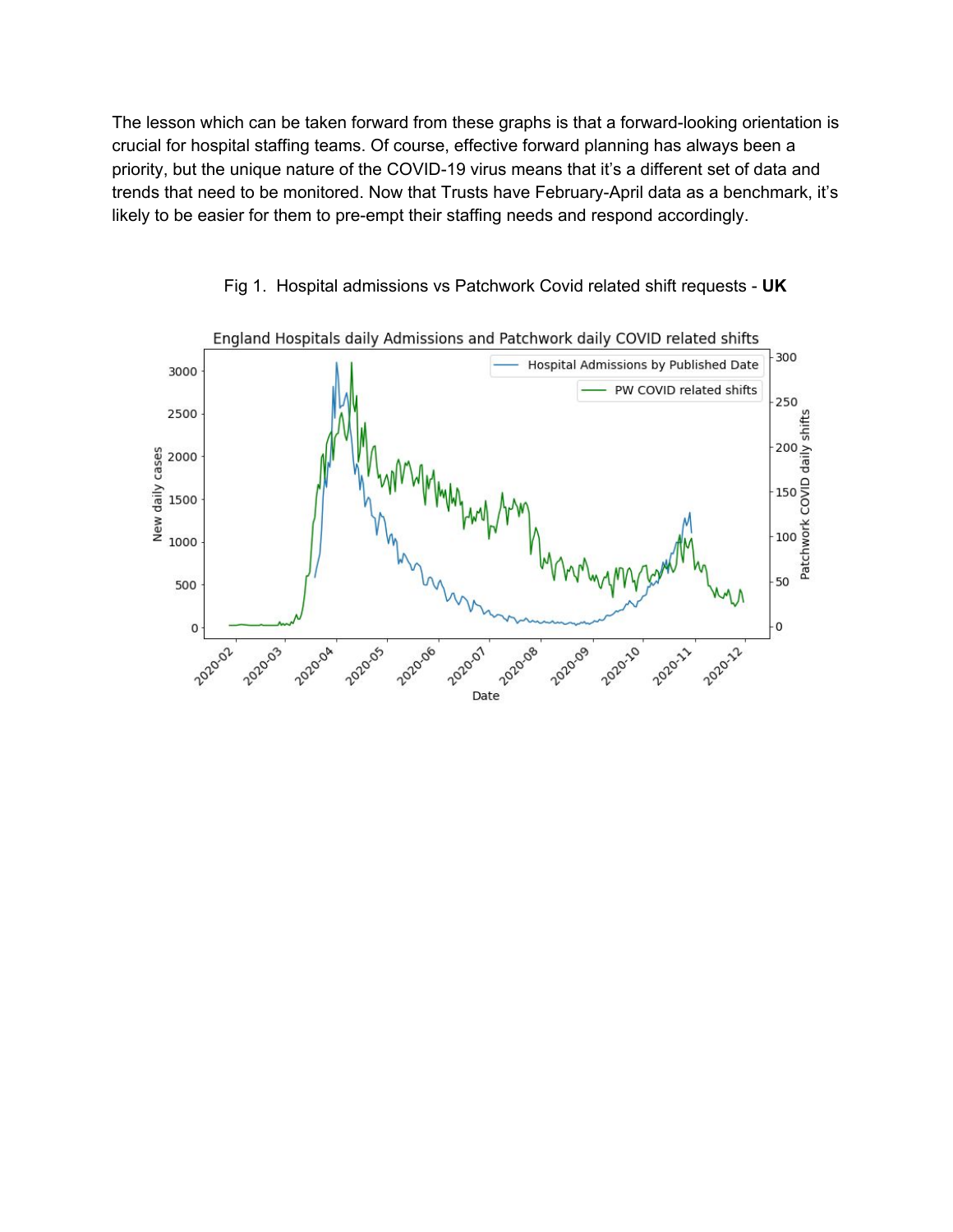Fig 2. Hospital admissions vs Patchwork Covid related shift requests - **London**



Fig 3. Hospital admissions versus Patchwork Covid related shift requests - **North West**



London daily COVID-19 hospital admissions and Patchwork daily COVID-19 related shifts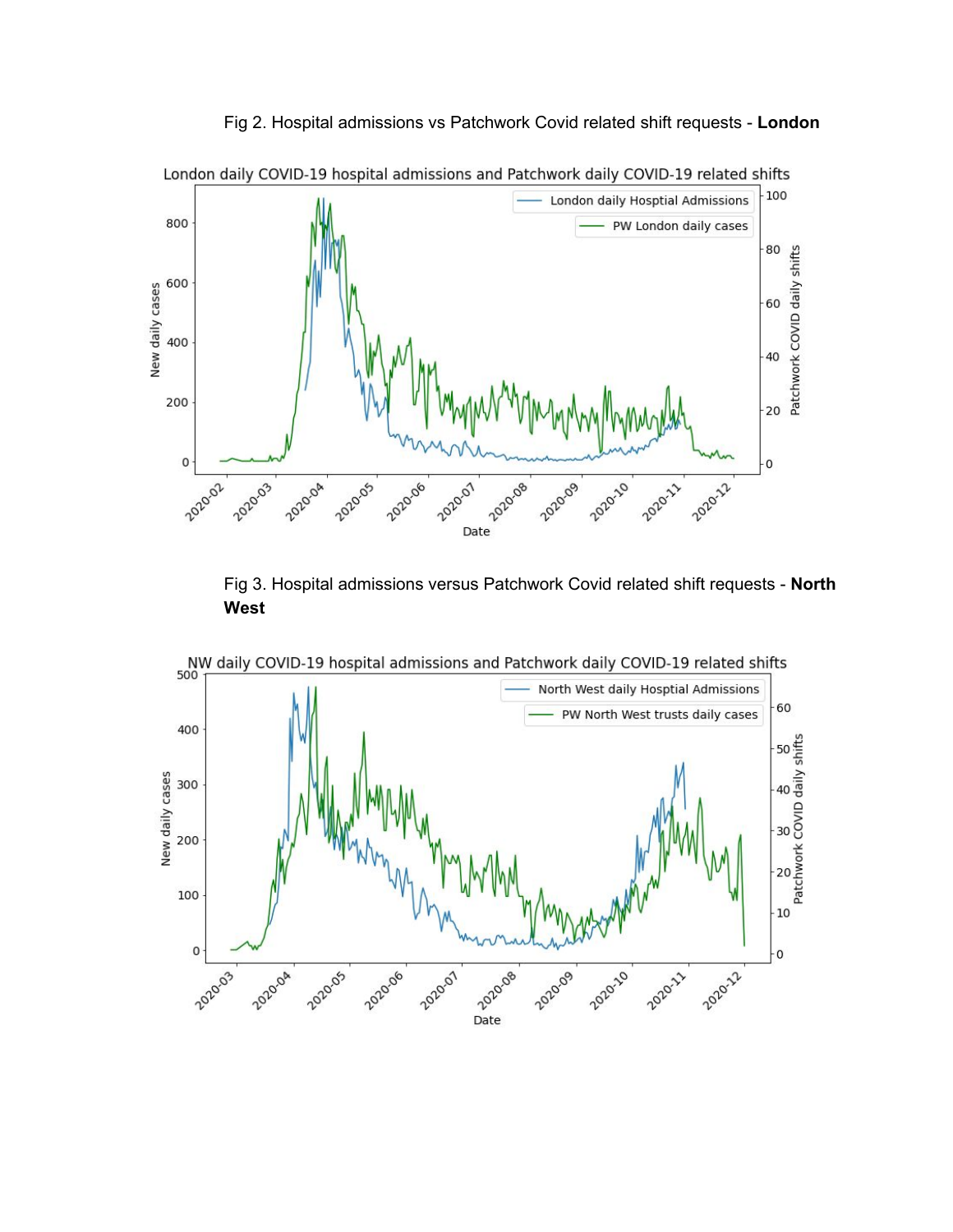# **Lesson 2: Match staffing capacity to admission peaks**

Another key insight which can be gleaned from the latest data is that preparedness must not be misrepresented as over-staffing.

This is easier said than done. In pre-pandemic days, a rise in COVID-related advertised shifts (such as that which Figure 4 shows in July) at a time of falling hospital admissions would have been flagged as an inefficient use of resources.

However, when Figure 5 is taken into account, which shows that a second infection surge began in September, this 'over-staffing' can be seen as an example of preemptive capacity building which set the NHS up well to react to the second wave. This capacity building could have in fact been achieved to a much greater extent - the drop in shift requests in August-September later proved to have been over optimistic.

Norms and expectations in the domain of temporary staffing must evolve to reflect the new normal. Capacity building in advance will hurt bottom lines at first, but it will certainly save money, time, and (most importantly) lives further down the line.



#### Fig 4.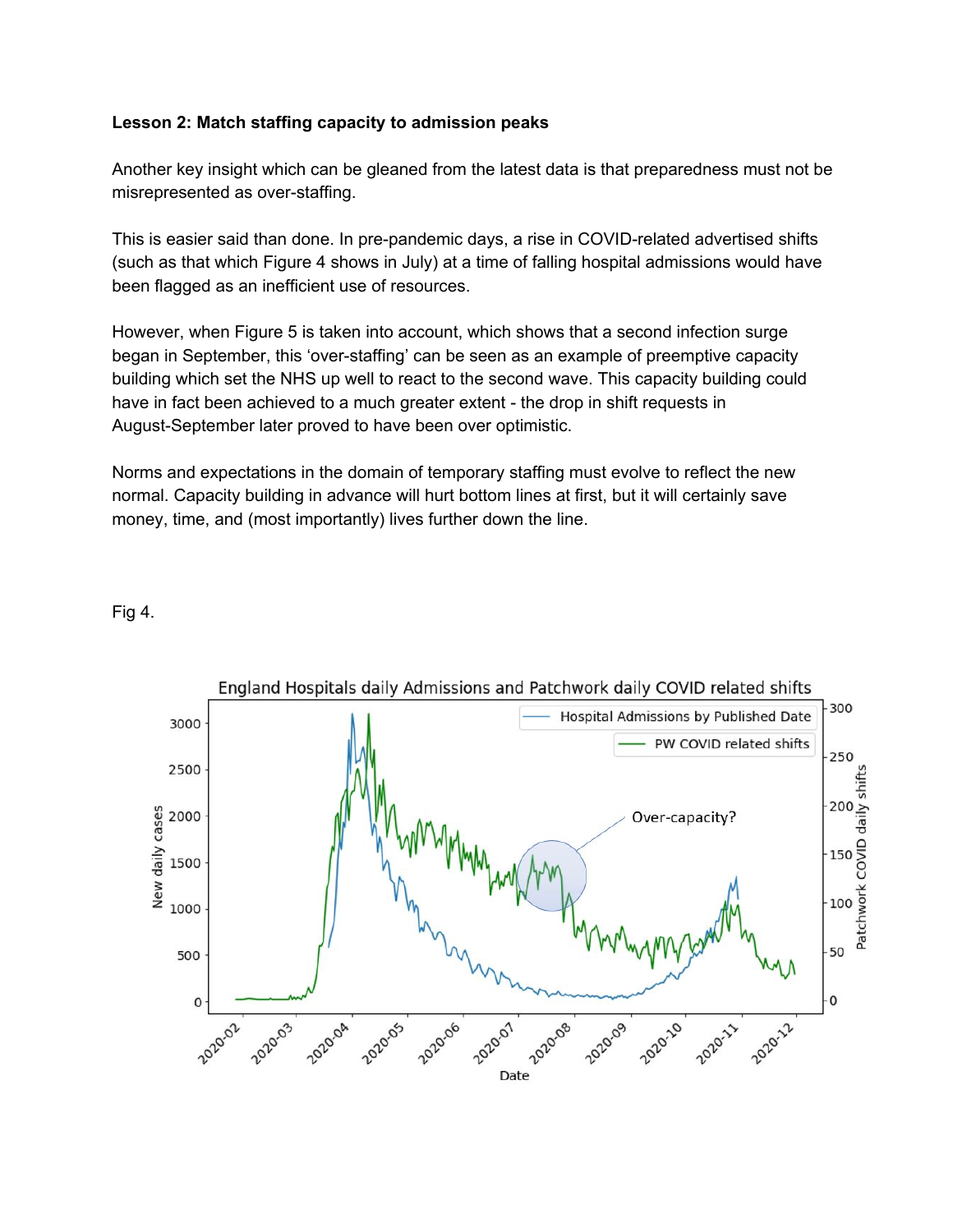Fig 5.



# **Lesson 3: Increase shift lead times**

Shift 'lead times' refers to the number of days' in advance that shifts were broadcast on the Patchwork platform. In the majority of cases, the longer the lead time, the more likely it is that the shift will be filled.

It's widely accepted that very short notice shifts are much less likely to be filled, as staff often must make preparations (such as childcare or transportation) in advance if they are to be able to work.

Figure 6.0 shows just how short notice periods for frontline shifts were, during the first peak of the pandemic. The daily number of cases was tightly correlated with a decreasing number of days' notice given to clinicians (see red trend line on Fig 6.0). Again, this is on account of the unexpected surge in service demand and the high number of staff absences.

Encouragingly, Figure 6.1 shows that first-wave lessons were taken on board by Trusts when it came to increasing lead times after July 15th. Not a single 'second wave' shift was advertised with fewer than 10 days advance notice (as highlighted with the blue shaded area on Fig 6.1). This example of adapting practice in line with insights from collected data will inevitably help to drive up shift fill rates and patient safety outcomes, now and in the future.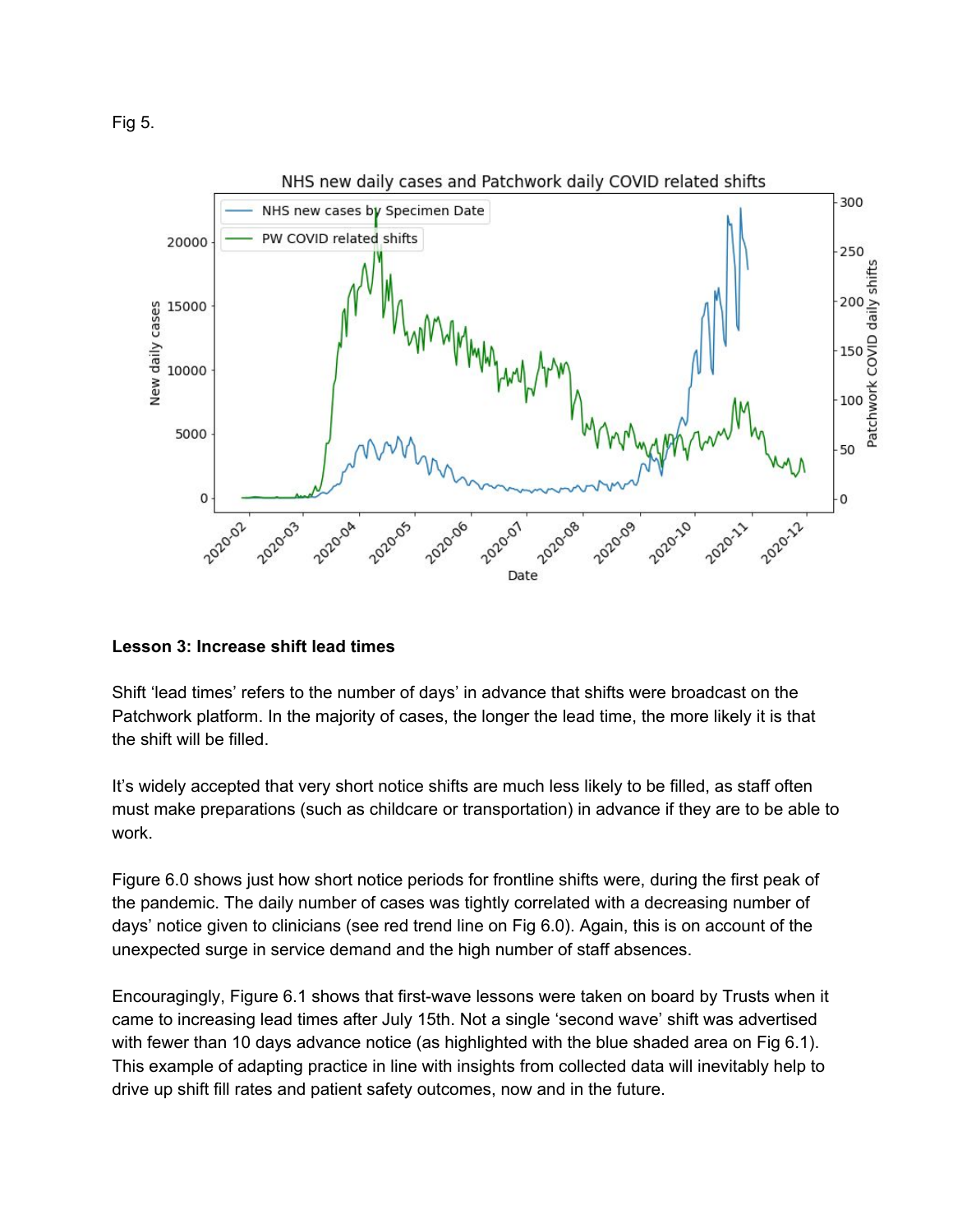Fig 6.0.



Fig 6.1.



Average request to shift time versus number of daily cases - 1st and 2nd COVID wave 2020

# **Lesson 4: Understand where your clinicians are coming from**

As administrators and staffing managers know, clinicians are not interchangeable entities. To ensure that inductions, safeguarding, training and numerous other variable factors are well managed, it's essential to monitor exactly who is filling each shift in real-time.

Figure 7 shows significant spikes in the recruitment of new doctors to hospitals during the pandemic spring peak, and another spike at the end of October. However Figure 8 shows that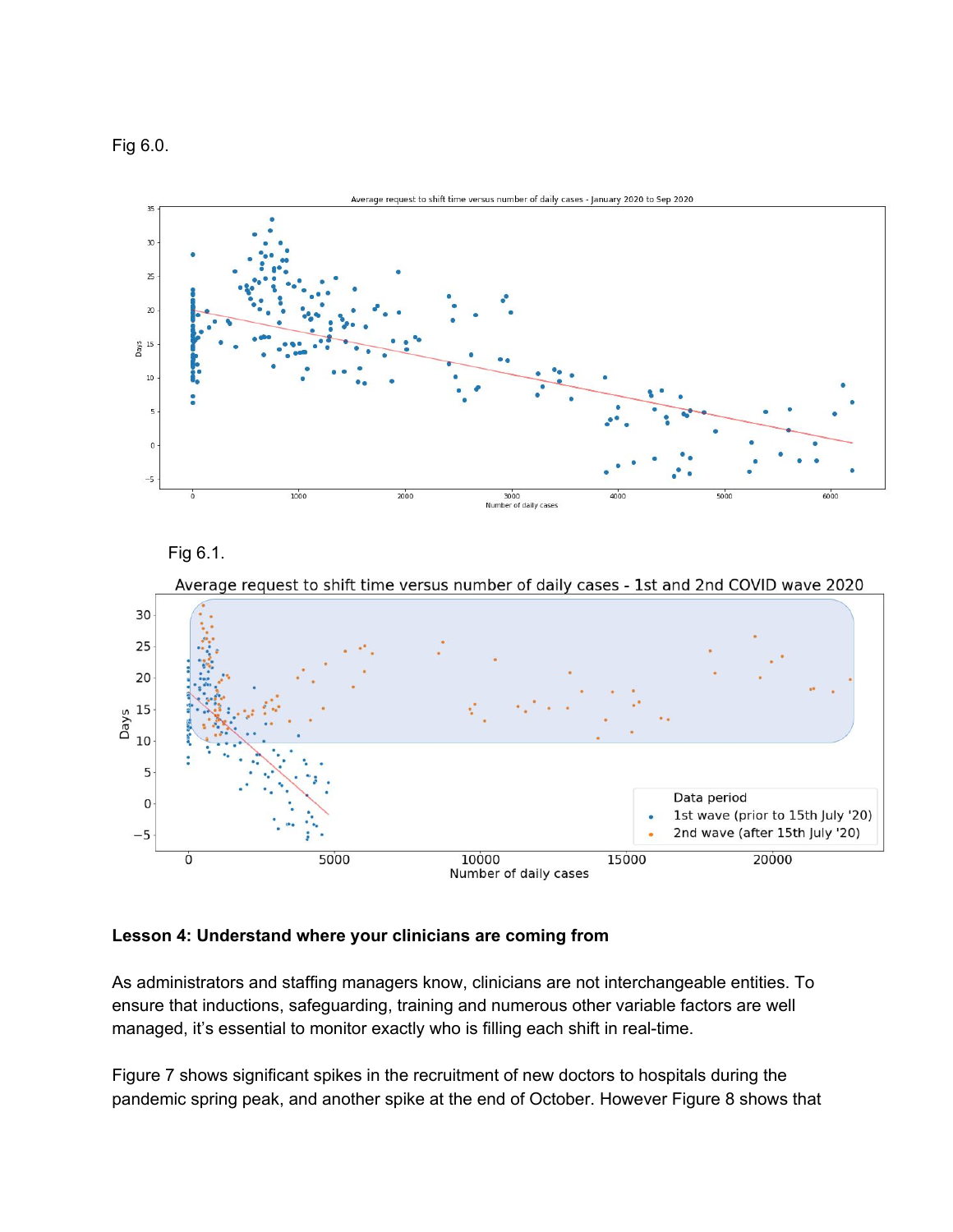these new recruits have not been booking their first shifts at times of elevated hospitalisation rates.

This suggests that hospitals are continuing to rely on their internal staff banks during periods of high pressure. This is most likely due to the benefits of relying on staff members who are more comfortable with and used to working in that clinical site, do not need inducting and have stronger professional connections with existing teams.

However, this is likely to lead to more complicated problems in the coming months. Unlike in the spring, the majority of hospitals are planning to continue with elective surgery and non-COVID-related procedures throughout the winter. This is an undoubtedly necessary decision, but it does mean that hospitals will not be able to redeploy their existing substantive staff to treat COVID admissions in the way they did in the spring, and so will instead need to utilise these newly onboarded temporary staff instead.

Figures 7 and 8 evidence the need for hospitals to build their temporary staffing reserves in times of (relative) low demand, in order that they are ready to be drawn upon during times of critical need. Similarly, recruits onboarded during demand peaks must be given opportunities for familiarisation and induction when pressures recede, so that they will be more useful to hospitals during later waves. The red trend line on Fig. 8 shows this happening during the late summer months of 2020. This will mean that fewer resources and time need to be expended on recruitment or agency staff when the hospital experiences high demand in the future.

The risk from COVID is not going to abate any time soon, but it's not too late for hospitals to get their staff banks and associated operations in order. Building a strong internal reserve of known personnel is an investment that will pay dividends.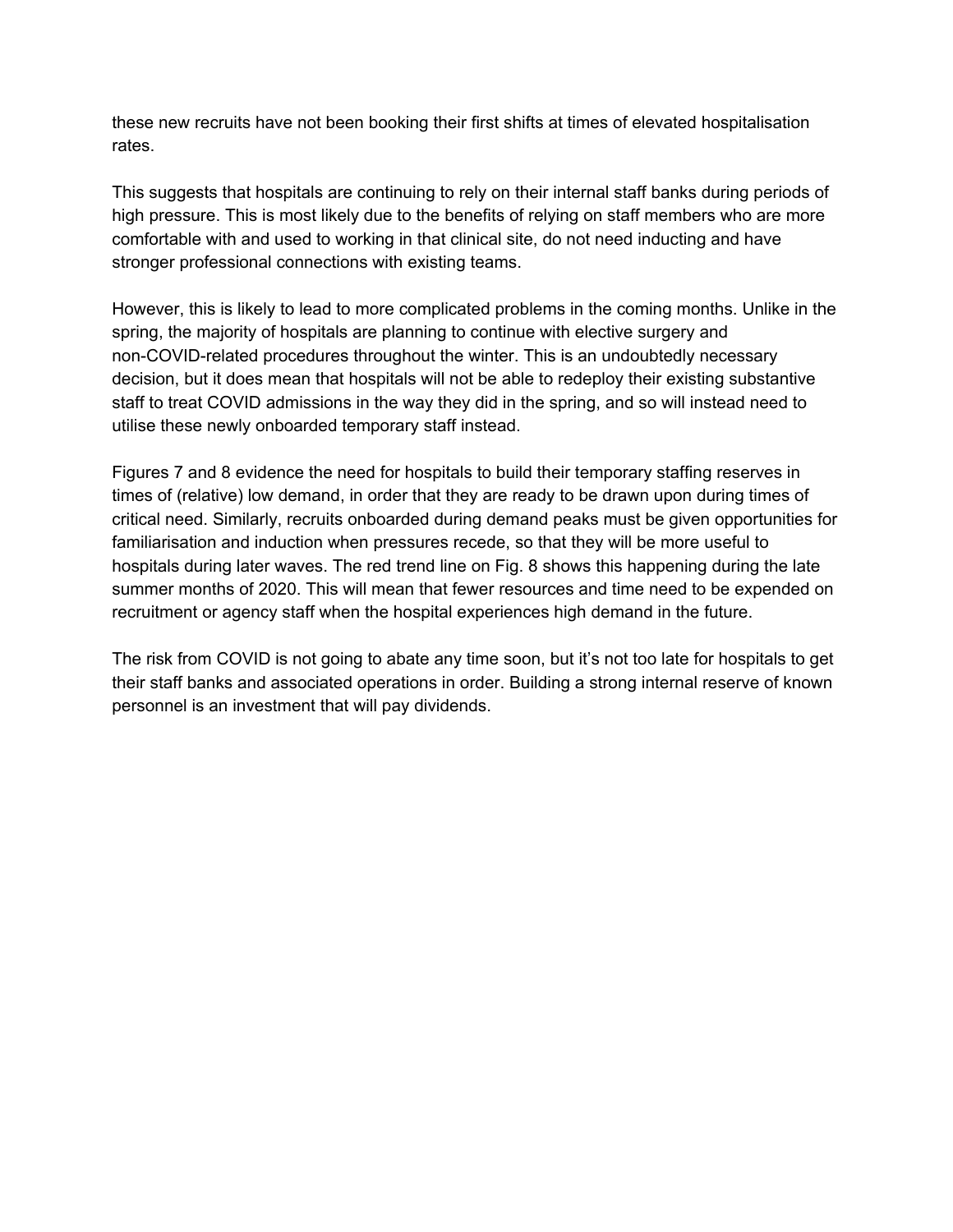



Fig 8.